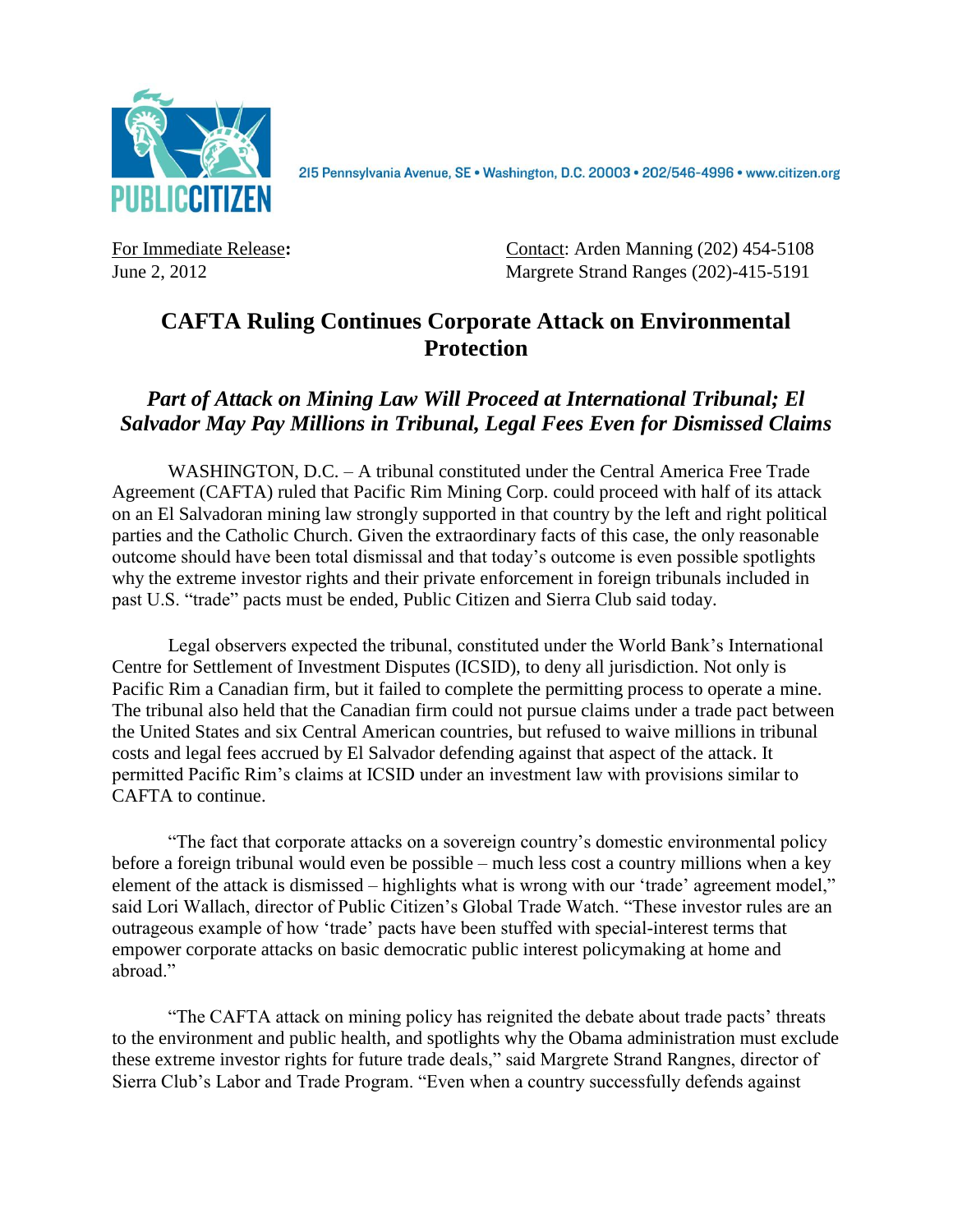elements of an attack on its environmental laws, it can face major legal costs. The very existence of this undemocratic mechanism threatens critical environmental and health improvements."

Unfortunately, the long tragedy of the Pacific Rim case is not over. The tribunal found that, thanks to a neoliberal law put in place by El Salvador in 1999, many claims similar to those under CAFTA can continue to be adjudicated in *foreign* courts, namely at ICSID. That poor countries have been pushed to offshore their very judicial systems – through trade pacts' investor-state enforcement systems and through investment laws like El Salvador's – show that the world needs a fundamental rethink of the way we regulate foreign investment, said Public Citizen and Sierra Club.

The tribunal's conclusion that this Canadian firm could not pursue CAFTA claims is welcome. But that El Salvador could be charged millions for costs related to that aspect of the case is outrageous, given Pacific Rim had no U.S. business activity and established a U.S. corporation only months before launching its CAFTA case. Public Citizen and Sierra Club urge the tribunal to waive these costs, already totaling millions.

Pacific Rim began exploring for gold in El Salvador in 2002 and applied for an "exploitation permit" in December 2004. Its application lacked three of the five required elements, and no permit was issued. A year later, CAFTA went into effect. In December 2007, Pacific Rim reincorporated a Cayman Islands corporate shell (which had formally owned the Salvadoran operations) in Nevada. Shortly thereafter, the company launched the first environmental challenge under CAFTA, using the extremely controversial "investor-state" enforcement procedure. This process allows investors to directly sue signatory governments in foreign tribunals, where they can demand cash compensation for government policies they claim undermine their new CAFTA investor rights. Pacific Rim's attack on El Salvador demanded more than \$200 million in compensation, alleging (among other claims) that the failure to automatically issue an exploitation permit was a violation of CAFTA.

"These trade pact investor attacks ring an alarm across the political spectrum – from conservatives concerned about sovereignty threats posed by the U.S. government being under the jurisdiction of foreign tribunals, to progressives concerned about corporate attacks on domestic environmental or health policies," said Wallach. "Do we want to leave a two-track justice system to our children: one for multinational corporations and another for average citizens?"

The Pacific Rim CAFTA case also spotlights how a U.S. "trade" agreement can be exploited by a multinational mining firm to attack El Salvador's fragile democracy, which emerged from 12 years of civil war, and to undermine the laws enacted by its elected leaders to regulate mining and safeguard the environment. Although Salvadoran civil society has been effective in getting the government to review the potential environmental and social impacts of mining, the government has made no decisions about future mining policy. CAFTA's extreme investor rights now loom over these policy decisions, with the government forced to calculate potential CAFTA liabilities against publicly demanded improvements in environmental policy. Another CAFTA attack on the mining law by U.S. firm Commerce Group was dismissed last year because that firm had not terminated its domestic legal challenge of the law, but the firm has since filed to annul the dismissal.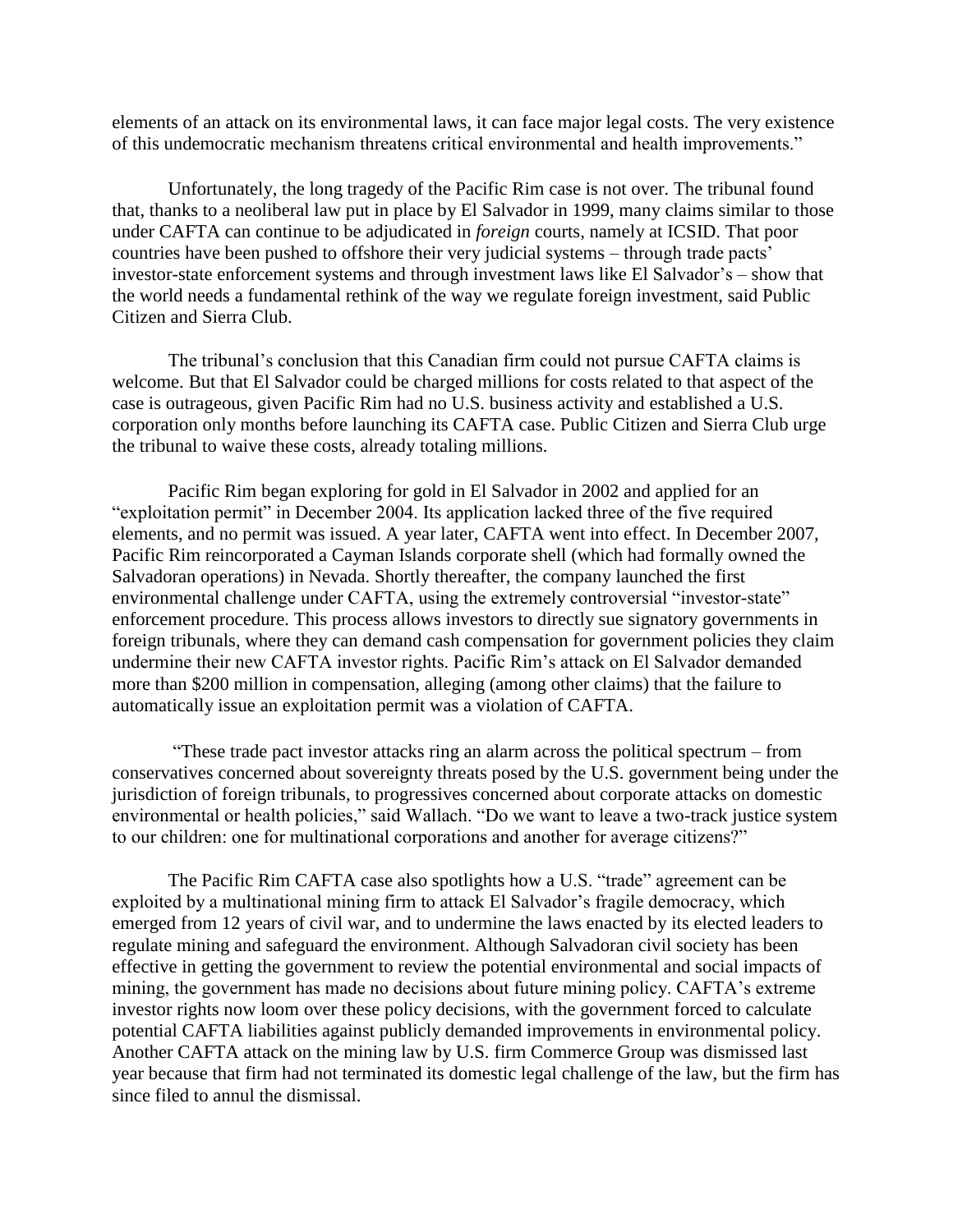Increasingly, multinational companies are using trade-agreement investor rights in situations where natural resources and public health are at stake. Of the 137 investment cases pending before ICSID, 59 cases relate to oil, mining or gas projects. The Pacific Rim case also raises much broader concerns about the foreign investor rights provided in U.S. trade agreements. Even assuming that foreign firms meet all laws in effect in another country when setting up operations, a trade agreement should not guarantee that foreign firms are sheltered from or compensated for having to meet new laws that apply to foreign and domestic firms equally that are enacted through normal democratic practices, Public Citizen maintains.

"We have seen an alarming increase of cases related to oil, mining and gas projects with hundreds of millions of dollars already paid to corporations through these secret trade tribunals," said Strand Rangnes. "Not only are the environmental and health implications for local communities severe, but this is also the exact wrong way to go as we look to curb global warming and climate change."

## **BACKGROUND**

The CAFTA "investor-state" system replicates the controversial mechanism that has been included in almost every U.S. trade deal since the North American Free Trade Agreement (NAFTA). By granting multinational corporations expansive new rights to sue governments in foreign tribunals over government actions that they say could undermine their profits, the system provides a powerful tool for corporate attacks on an array of domestic policies. To date under NAFTA-style deals, corporations have extracted more than \$350 million in challenges of toxics bans, zoning rules, timber policies and more. There are nearly \$12 billion in outstanding claims in the 16 major investor-state cases currently being prosecuted under NAFTA-style deals. None relate to traditional trade concerns, but rather to environmental, public health and transportation policy.

There has been no large-scale gold or silver mining in El Salvador since the start of the civil war in the early 1980s. However, as the price of gold began to climb in the early 2000s, firms began to file exploration permits. Pacific Rim Mining Corp., a Canadian-based multinational firm, sought to establish a gold mine in the region of Cabañas, in the basin of the Rio Lempa, El Salvador's largest river. The proposed El Dorado mining operation would have included an underground mine and a water-intensive cyanide ore processing facility.

A 1996 Salvadoran law establishes a two-step process for companies wishing to establish a mine. Pacific Rim completed the first step and acquired an exploration permit and began exploratory drilling for gold in 2002. Salvadoran law requires mining explorers seeking to advance to exploitation to submit an application containing 1) a description of the area for which the concession is requested; 2) a showing that the licensee owns or is authorized to use the real estate where the mine project is located; 3) an environmental permit, accompanied by an environmental impact assessment; 4) a feasibility study; and 5) a development plan. Pacific Rim submitted an application for an exploitation concession on December 22, 2004, even though it had been presumptively denied an environmental permit a few weeks earlier, and it had never completed a final feasibility study, according to El Salvador. Moreover, by Pacific Rim's own admission, it did not own or have authorization to use the entire exploration site. In other words,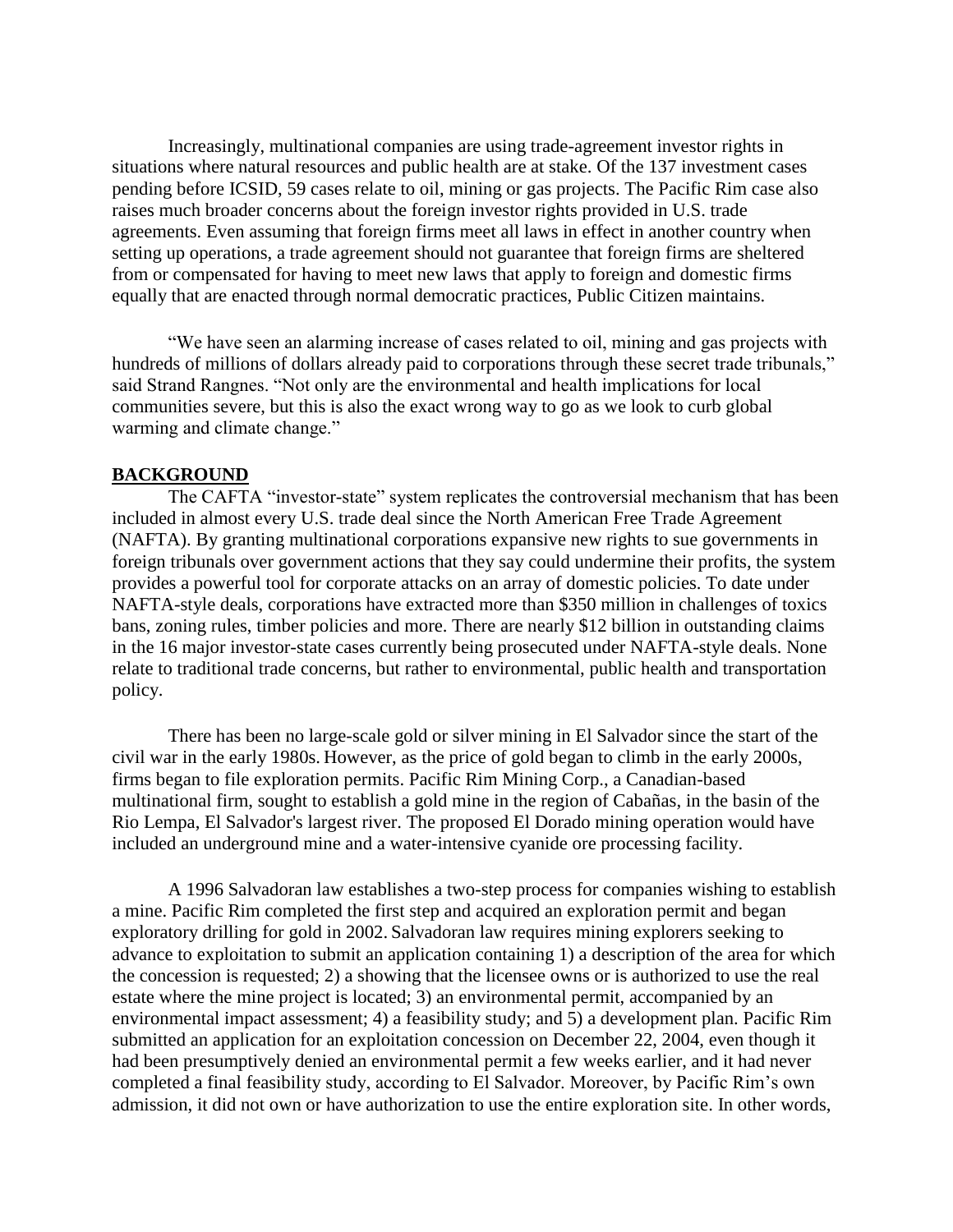Pacific Rim's application lacked the majority of the elements needed for a successful exploitation concession.

By March 2005, its application was presumptively denied - all a full year before CAFTA was even in effect. Moreover, in February 2009, Reuters and Mining Weekly both reported that Pacific Rim had put the completion of its feasibility study for the El Dorado mine on hold because of unknown operating inputs and prices for capital. The firm has struggled to finance its operations.

 Pacific Rim's proposed El Dorado project (along with the applications filed by various companies for 28 other gold and silver mines) generated a major national debate about the health and environmental implications of mining in El Salvador, a densely populated country the size of Massachusetts with limited water resources. Leaders of El Salvador's major conservative and left political parties, the Catholic Church and a large civil society network expressed concerns about cyanide contamination and the enormous amount of water the cyanide processing method requires.

The aspect of the case that was dismissed related to the question of how a Canadianbased firm could use the controversial "investor-state" enforcement system when Canada is not a party to CAFTA. In December 2007, the company reincorporated a Cayman subsidiary in Nevada. In April 2008, the new U.S. subsidiary notified the Salvadoran government it would file a CAFTA claim and did so in December 2008. The claim demanded hundreds of millions in compensation from one of the hemisphere's poorest countries. Pacific Rim's CEO admitted to the tribunal that its reincorporation was driven at least in part by a desire to gain standing under CAFTA.

Pacific Rim argued that the failure to automatically grant an exploitation permit was a CAFTA violation, and was part of an alleged nationwide "ban" on mining that was covert prior to 2008, and overt after 2008. In fact, in 2008, the conservative government then in power agreed to a national review of mining policy, an initiative continued under the progressive government elected in 2009. But, to date, despite broad demands to ban mining in El Salvador, neither the conservative ARENA government nor the FMLN government that followed it have agreed to do so. El Salvador's mining laws remain the same and the Salvadorian government's main counter argument in the CAFTA case focused no the firm's failure to comply with the law by filing the required feasibility study so that a determination on its exploitation permit request could be conducted.

In today's jurisdictional ruling, the tribunal determined that Pacific Rim had no substantial business activities in the United States and thus the tribunal determined that it lacked jurisdiction to hear that element of the case. But the tribunal did not rule against Pacific Rim on the merits. Indeed, but for the jurisdictional issue, a Cayman-cum-U.S. company could have been on its way to force Salvadorans to pay compensation for the company's own failure to comply with the exploitation permitting process. (Indeed, in August 2010, the ICSID tribunal had made a preliminary ruling that an award could be made in Pacific Rim's favor as a matter of international law.)